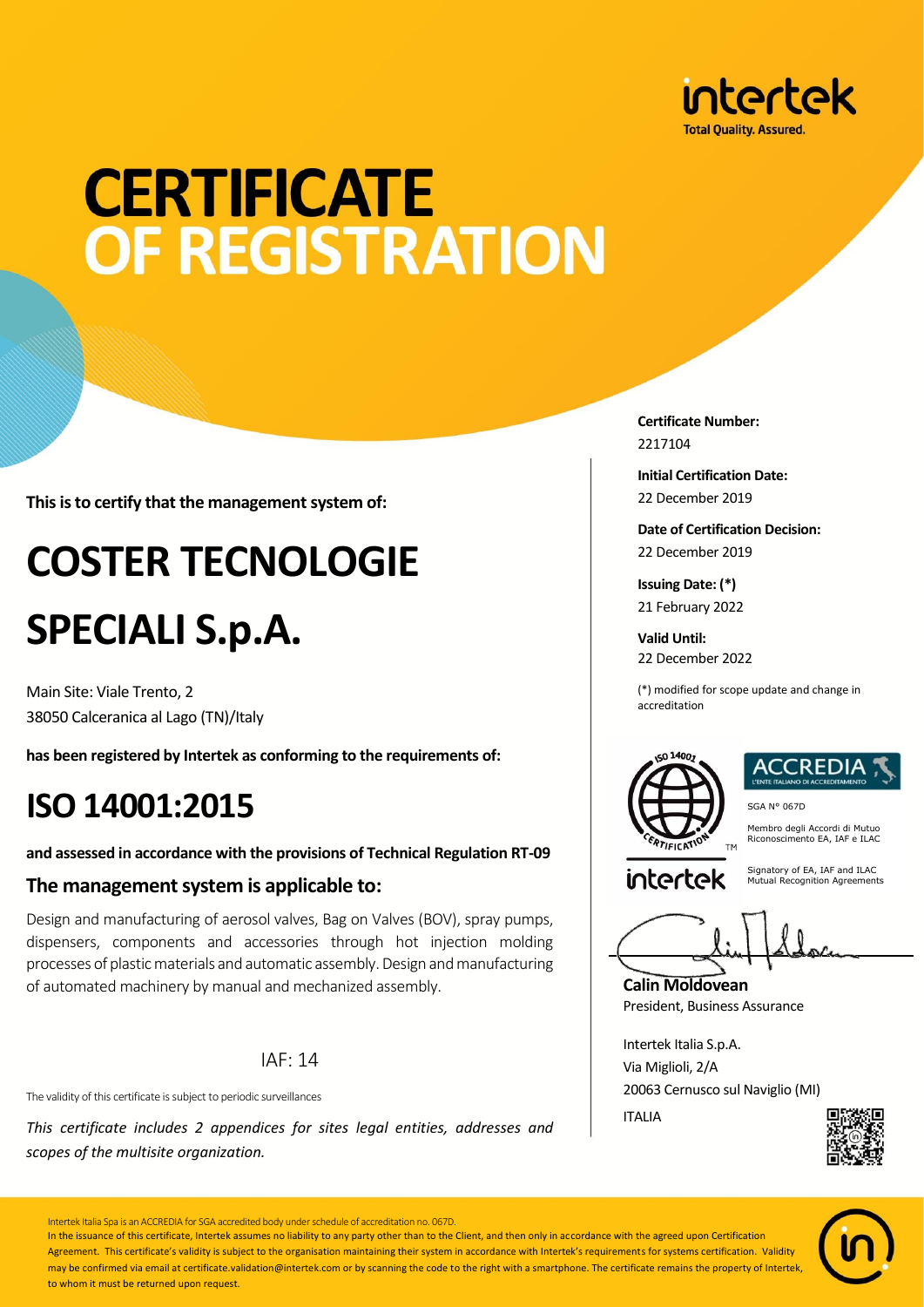

# **APPENDIX TO CERTIFICATE OF<br>REGISTRATION**

**This appendix identifies the locations covered by the management system of:**

## **COSTER TECNOLOGIE**

### **SPECIALI S.p.A.**

*This appendix 2217104-A is linked to the Main Certificate 2217104 and cannot be shown nor reproduced without it.*

#### **COSTER TECNOLOGIE SPECIALI S.p.A. [COSTER 1]**

Viale Trento, 2 - 38050 Calceranica al Lago (TN)/Italy

Design of aerosol valves, spray pumps, dispensers, components, and accessories. Manufacturing of components and accessories through hot injection molding processes of plastic materials.

#### **COSTER TECNOLOGIE SPECIALI S.p.A. [COSTER 2]**

Via Cav. Vittorio Donati, 6 - 38050 Calceranica al Lago (TN) - Italy

Manufacturing of aerosol valves, spray pumps, dispensers, components and accessories through hot injection molding processes of plastic materials and automatic assembly

#### **COSTER TECNOLOGIE SPECIALI S.p.A. [COSTER 3]**

Via Eugenio Prati, 25/f - 38052 Caldonazzo (TN)/Italy

Manufacturing of aerosol valves, components and accessories through hot injection molding processes of plastic materials and automatic assembly

**Certificate Number:** 2217104-A

**Initial Certification Date:** 22 December 2019

**Date of Certification Decision:** 22 December 2019

**Issuing Date: (\*)** 21 February 2022

**Valid Until:** 22 December 2022

(\*) modified for scope update and change in accreditation



### REDIA:

SGA N° 067D

Membro degli Accordi di Mutuo Riconoscimento EA, IAF e ILAC

intertek

Signatory of EA, IAF and ILAC Mutual Recognition Agreements

**Calin Moldovean**

**TM** 

President, Business Assurance

Intertek Italia S.p.A. Via Miglioli, 2/A 20063 Cernusco Sul Naviglio (M Italy





Intertek Italia Spa is an ACCREDIA for SGA accredited body under schedule of accreditation no. 067D.

In the issuance of this certificate, Intertek assumes no liability to any party other than to the Client, and then only in accordance with the agreed upon Certification Agreement. This certificate's validity is subject to the organisation maintaining their system in accordance with Intertek's requirements for systems certification. Validity may be confirmed via email at certificate.validation@intertek.com or by scanning the code to the right with a smartphone. The certificate remains the property of Intertek, to whom it must be returned upon request.